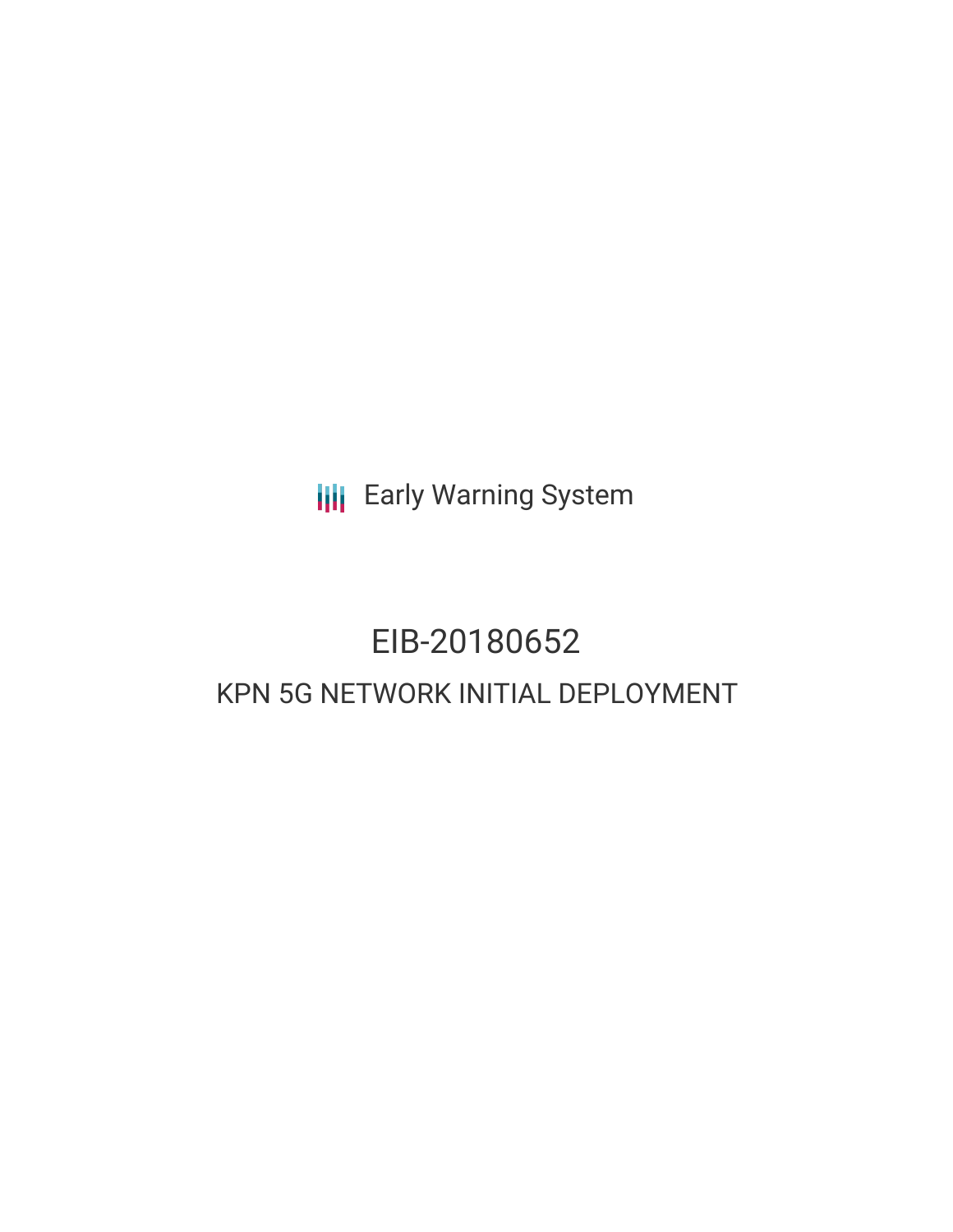

#### **Quick Facts**

| <b>Countries</b>               | <b>Netherlands</b>             |
|--------------------------------|--------------------------------|
| <b>Financial Institutions</b>  | European Investment Bank (EIB) |
| <b>Status</b>                  | Approved                       |
| <b>Bank Risk Rating</b>        | U                              |
| <b>Voting Date</b>             | 2019-04-01                     |
| <b>Borrower</b>                | KONINKLIJKE KPN NV             |
| <b>Sectors</b>                 | Communications                 |
| <b>Investment Type(s)</b>      | Loan                           |
| <b>Investment Amount (USD)</b> | \$336.15 million               |
| <b>Loan Amount (USD)</b>       | \$336.15 million               |
| <b>Project Cost (USD)</b>      | \$728.33 million               |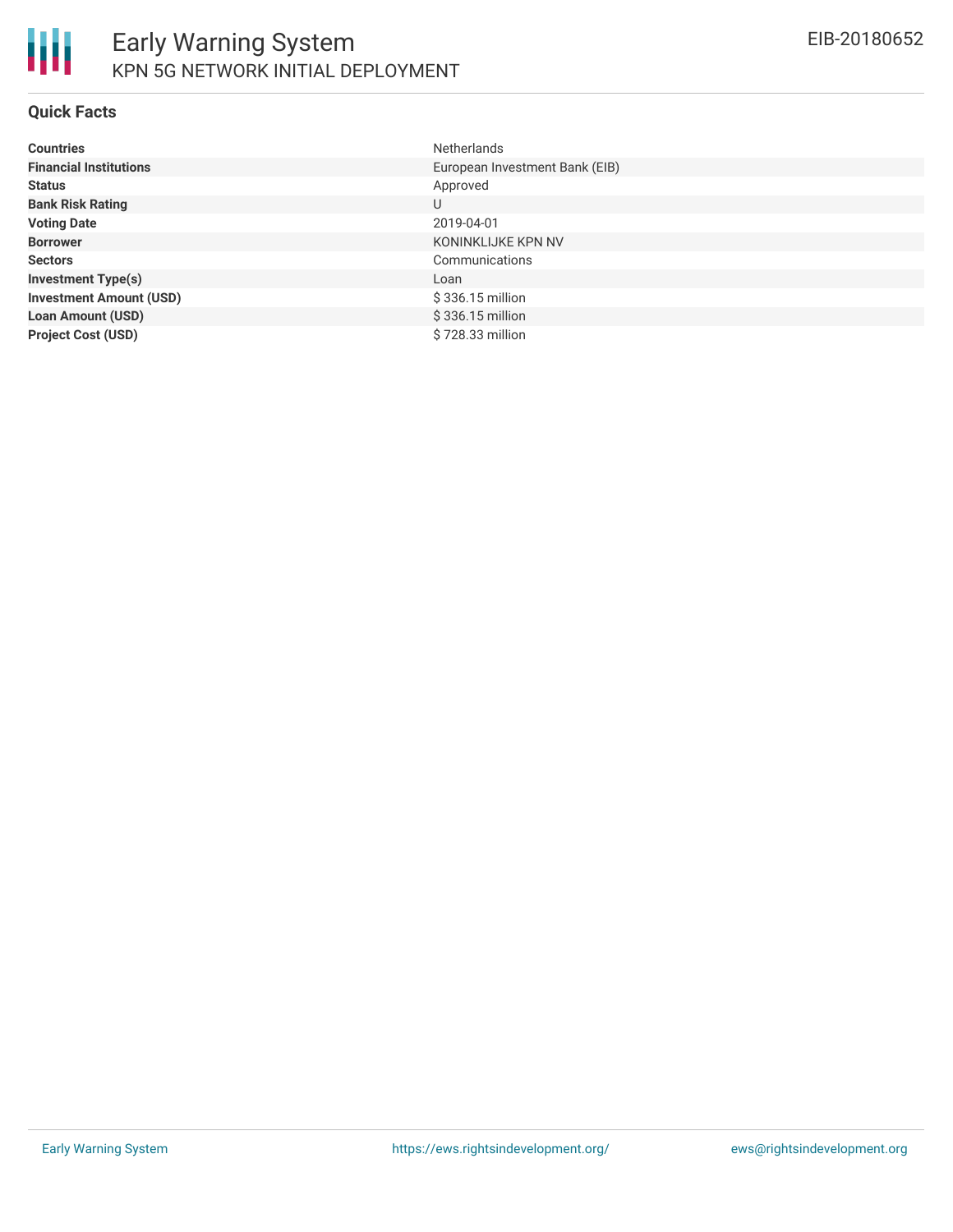

#### **Project Description**

According to EIB website, the project relates to the expansion in capacity of the promoter's 4G mobile broadband network and the initial deployment of a 5G network, in order to cope with the expected growth of data traffic and demand for higher data rates. It covers investments in the radio, access network, transmission, core network and IT systems. The project also includes improvements of the promoter's cybersecurity capabilities. It aims to increase the capacity, and therefore the speed and quality of service, of the promoter's mobile network in the country.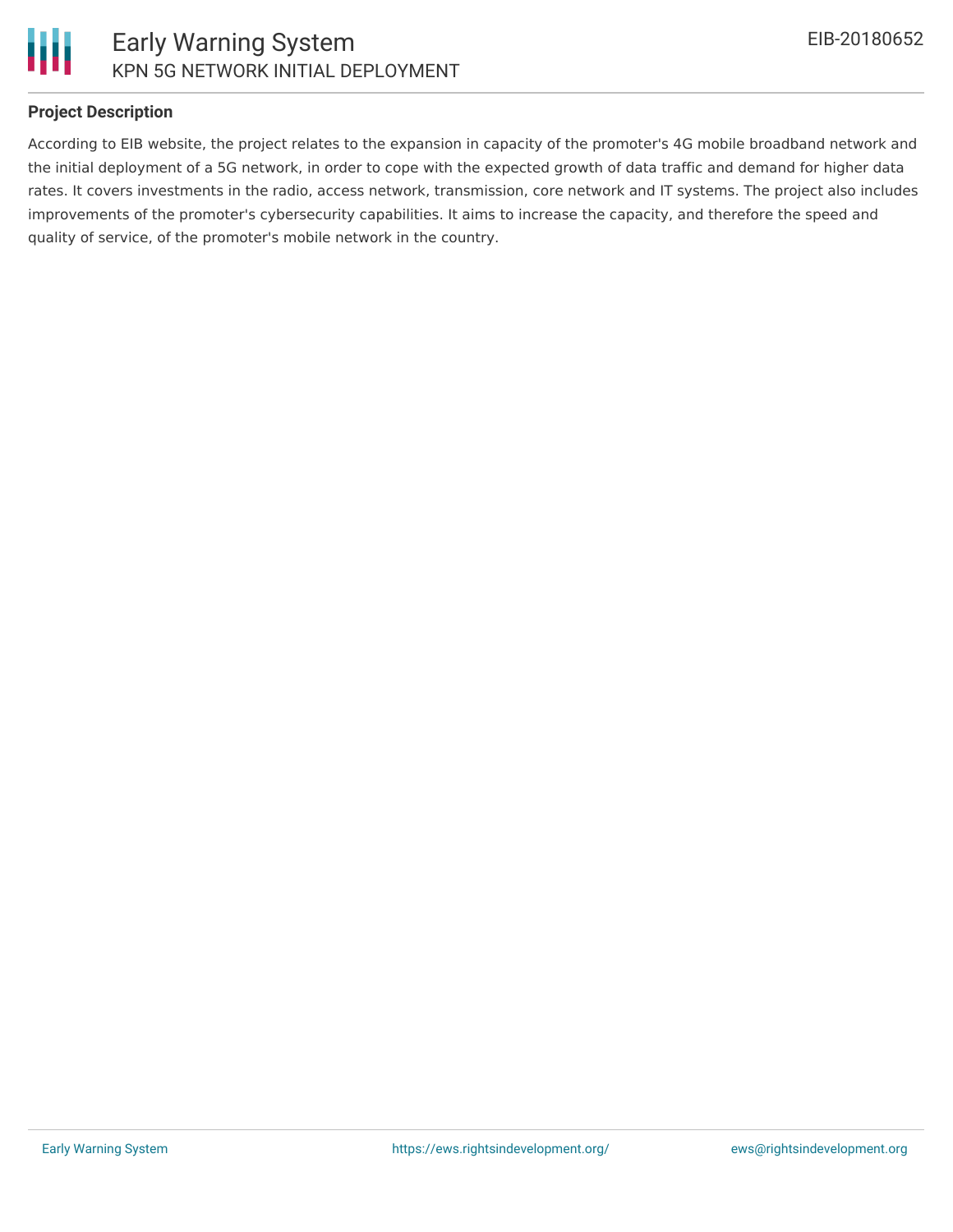

## Early Warning System KPN 5G NETWORK INITIAL DEPLOYMENT

#### **Investment Description**

European Investment Bank (EIB)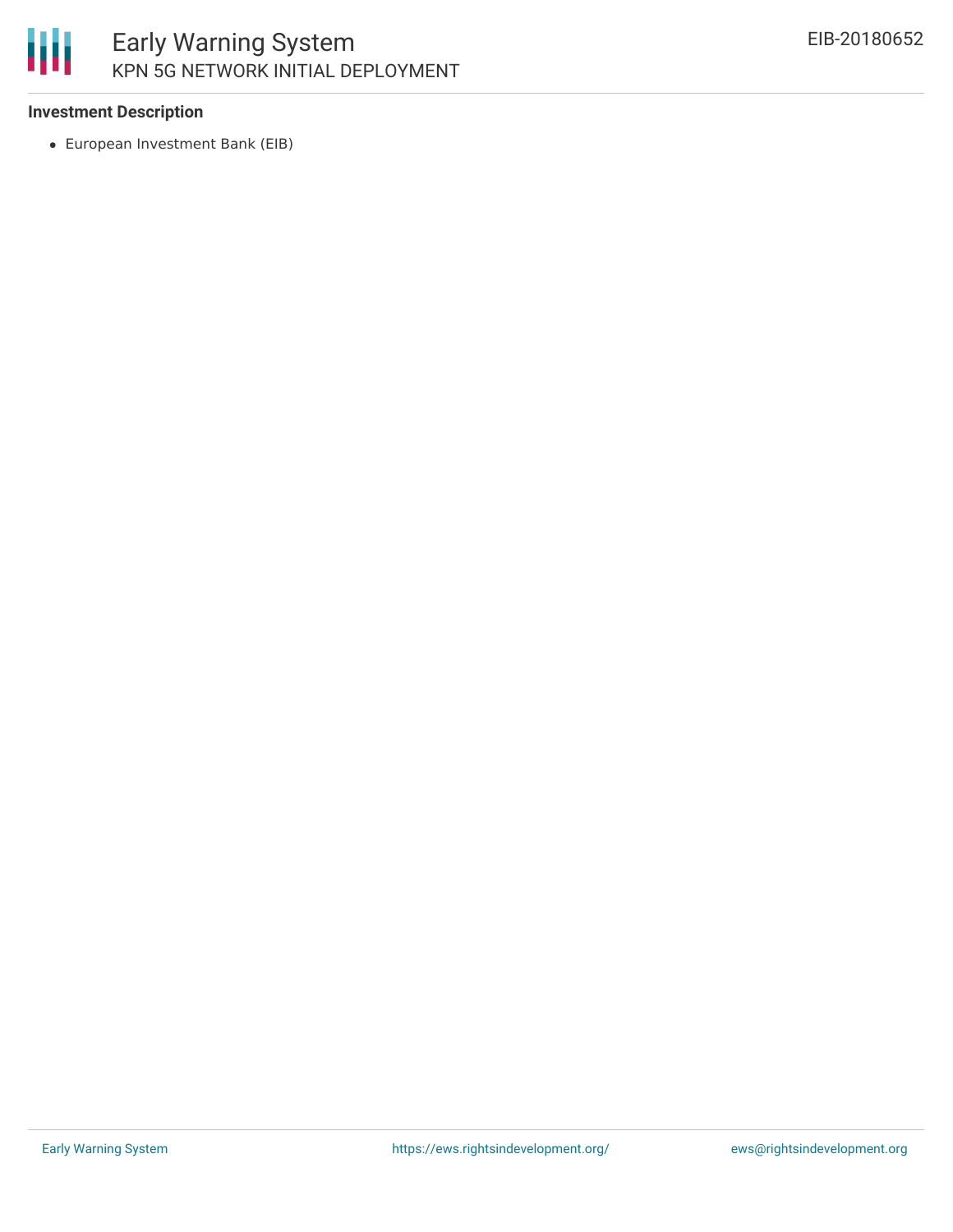

#### **Private Actors Description**

Koninklijke KPN N.V. provides telecommunications and information technology (IT) services in the Netherlands. It offers fixed and mobile telephony, broadband Internet, and television services to retail consumers; network related IT solutions to business customers; and wholesale network services to third parties.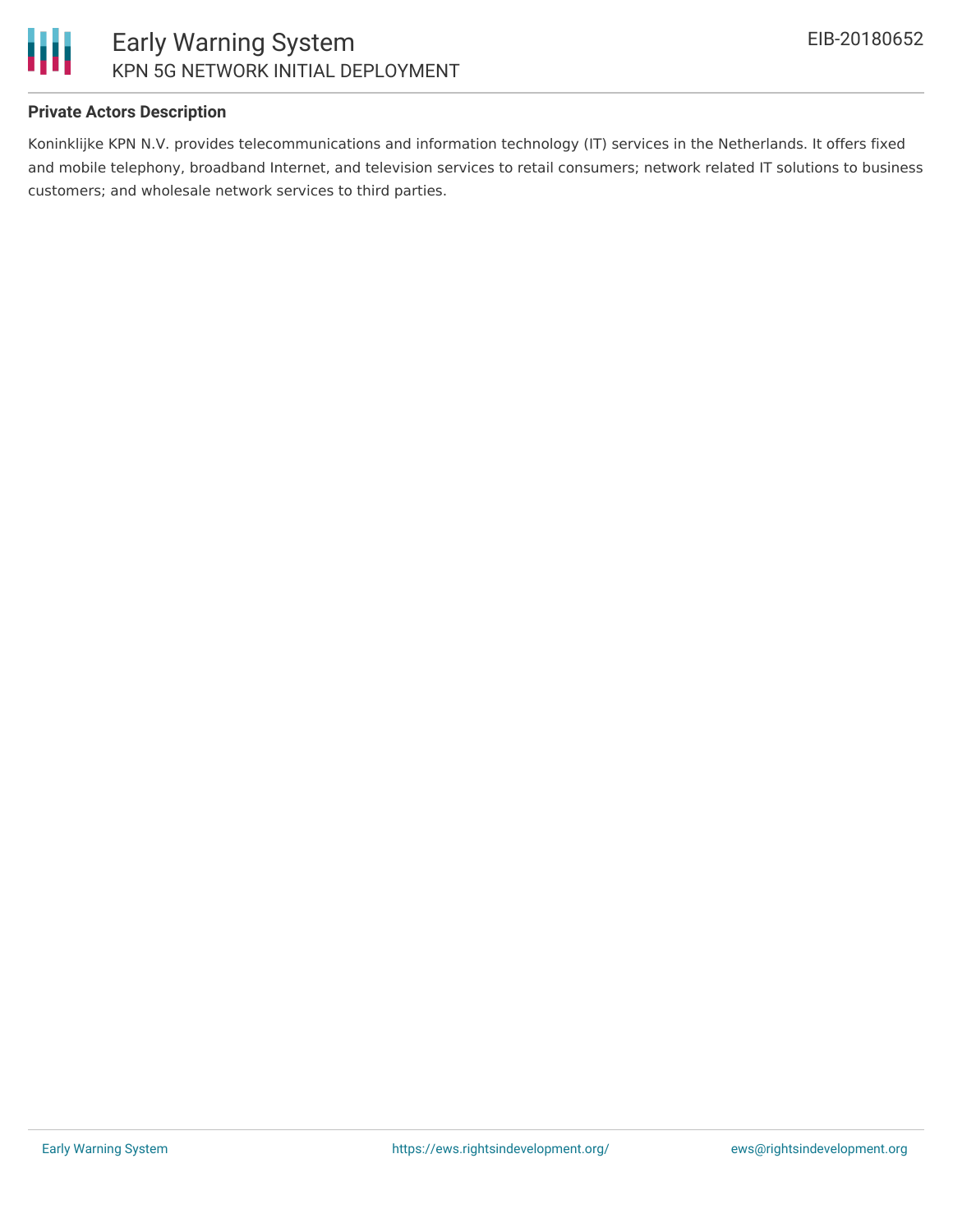

### Early Warning System KPN 5G NETWORK INITIAL DEPLOYMENT

| <b>Private Actor 1</b> | <b>Private Actor</b><br>1 Role | <b>Private Actor</b><br>Sector | <b>Relation</b>          | <b>Private Actor 2</b> | <b>Private Actor</b><br>2 Role | <b>Private Actor</b><br>2 Sector |  |
|------------------------|--------------------------------|--------------------------------|--------------------------|------------------------|--------------------------------|----------------------------------|--|
|                        |                                |                                | $\overline{\phantom{0}}$ | Koninklijke KPN N.V.   | Client                         |                                  |  |